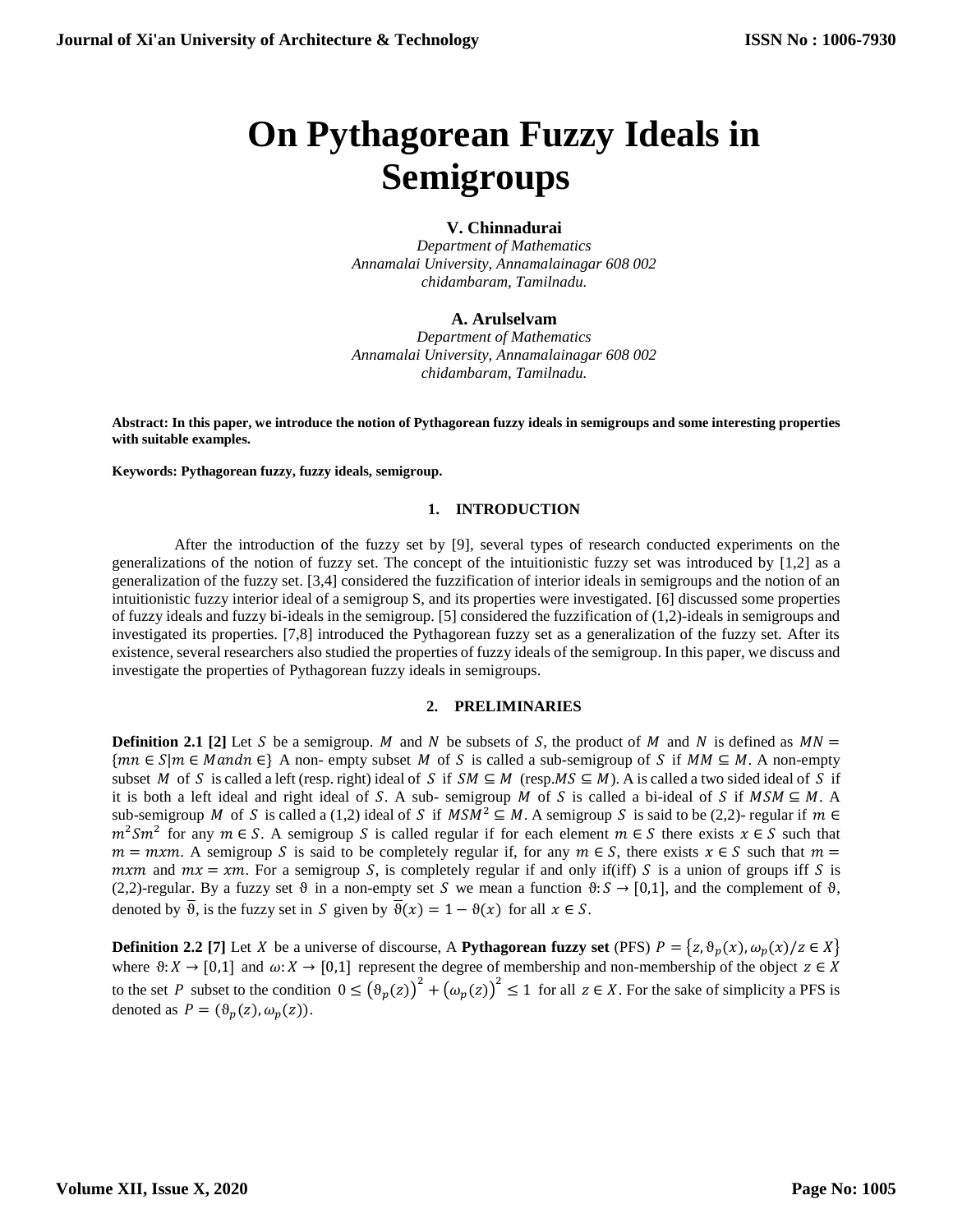### **3. PYTHAGOREAN FUZZY IDEALS IN SEMIGROUPS**

In this section, let S denote a semigroup unless otherwise specified.

**Definition 3.1** A Pythagorean fuzzy set (PFS)  $P = (\theta_p, \omega_p)$  in S is called a Pythagorean fuzzy sub-semigroup of S, if

(i)  $\vartheta_p(x_1x_2) \geq min\{\vartheta_p(x_1), \vartheta_p(x_2)\}\$ (ii)  $\omega_p(x_1x_2) \leq max\{\omega_p(x_1), \omega_p(x_2)\}\$ for all  $x_1, x_2 \in S$ .

**Definition 3.2** A PFS  $P = (\theta_p, \omega_p)$  in S is called a Pythagorean fuzzy left ideal of S, if

(i) 
$$
\vartheta_p(x_1 x_2) \ge \vartheta_p(x_2)
$$

(ii)  $\omega_p(x_1 x_2) \le \omega_p(x_2) x_1, x_2 \in S.$ 

A Pythagorean fuzzy right ideal of  $S$  is defined in an analogous way.

A PFS  $P = (\theta_p, \omega_p)$  in S is called a Pythagorean fuzzy ideal of S, if it is both a Pythagorean fuzzy left and Pythagorean right ideal of  $S$ .

It is clear that any Pythagorean fuzzy left(resp. right) ideal of  $S$  is a Pythagorean fuzzy sub-semigroup of  $S$ .

**Example 3.1** Let  $S = \{u, v, w, x, y\}$  be a semigroup the following cayley table.

| Cayley table |  |  |  |  |  |  |
|--------------|--|--|--|--|--|--|
|              |  |  |  |  |  |  |
|              |  |  |  |  |  |  |
|              |  |  |  |  |  |  |
|              |  |  |  |  |  |  |
|              |  |  |  |  |  |  |

Define a Pythagorean fuzzy set  $P = (\theta, \omega)$  in S as follows.

|        | $\vartheta(x_1)$ | $\omega(x_1)$ |
|--------|------------------|---------------|
|        | 0.9              | 0.3           |
|        | 0.6              | 0.5           |
| $\sim$ | 0.4              | 0.7           |
|        | 0.6              | 0.6           |

Thus  $P = (\theta, \omega)$  is a Pythagorean fuzzy sub-semigroup of S.

**Definition 3.4** A Pythagorean fuzzy sub-semigroup  $P = (\theta_p, \omega_p)$  of S is called a Pythagorean fuzzy bi-ideal of S. (i)  $\vartheta_p(x_1ux_2) \geq min\{\vartheta_p(x_1), \vartheta_p(x_2)\}\$ 

(ii)  $\omega_p(x_1ux_2) \le \max\{\omega_p(x_1), \omega_p(x_2)\}$  for all  $u, x_1, x_2 \in S$ .

**Example 3.5** Table-1 Define a Pythagorean fuzzy set  $P = (\vartheta, \omega)$  in S as follows.

|                | $\vartheta(x_1)$ | $\omega(x_1)$ |
|----------------|------------------|---------------|
|                | 0.8              | 0.3           |
|                | 0.4              | 0.5           |
| $\overline{a}$ | 0.3              | 0.7           |
|                | 0.5              | 0.4           |

Thus  $P = (\vartheta, \omega)$  is a Pythagorean fuzzy bi-ideal of S. But it is not Pythagorean fuzzy ideal of S. Since (i) $\vartheta_p(x_1x_2) \geq {\vartheta_p(x_1) \vee \vartheta_p(x_2)}$  0.50  $\leq$  0.6

(ii) $\omega_p(x_1x_2) \leq {\omega_p(x_1) \wedge \omega_p(x_2)}$  0.7 ≱ 0.5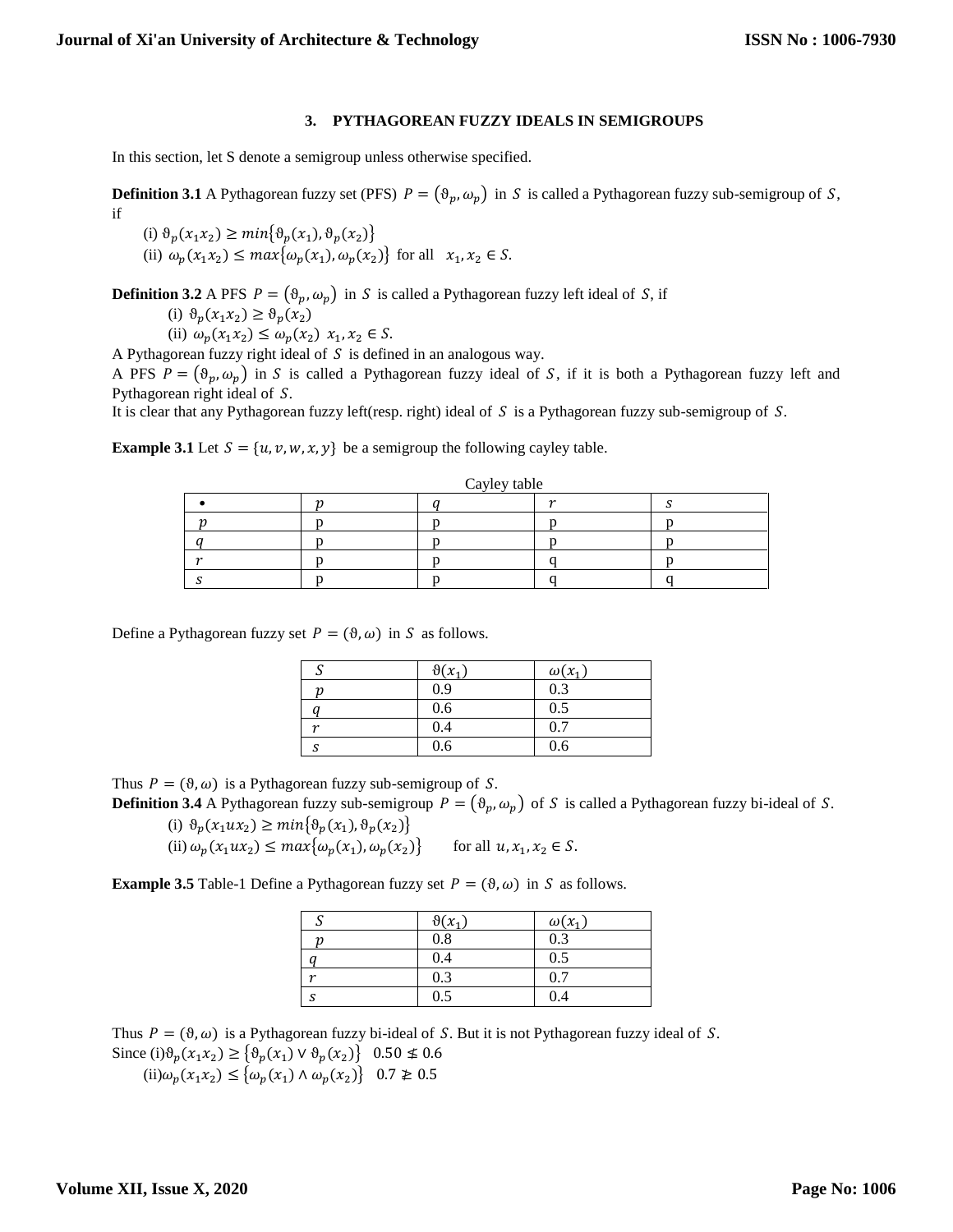**Theorem 3.6** If  $\{P_i\}_{i\in I}$  is a family of PFBI of S, then  $\cap P_i$  is a PFBI of S. Where  $\cap P_i = (\wedge \vartheta_{p_i}, \vee \omega_{p_i})$  and  $\wedge \vartheta_{p_i} =$  $inf{\{\theta_{p_i}(x_1)|i\in I, x_1 \in S\}}, \vee \omega_{p_i} = sup{\{\omega_{p_i}(x_1)|i\in I, x_1 \in S\}}.$ *Proof.* Let  $x_1, x_2 \in S$ . Then we have  $\wedge \vartheta_{p_i}(x_1x_2) \ge \wedge \{min\{\vartheta_{p_i}(x_1), \vartheta_{p_i}(x_2)\}\}\$  $= min \{ min\{\theta_{p_i}(x_1), \theta_{p_i}(x_2)\}\}$  $= min \{ \mathfrak{m} in_{i}(\mathfrak{d}_{p_i}(x_1)), min \{ \mathfrak{d}_{p_i}(x_2) \} \}$  $= min\{\wedge \vartheta_{p_i}(x_1), \wedge \vartheta_{p_i}(x_2)\}\$ ∨  $ω_{p_i}(x_1x_2)$  ≤∨ { $max{ω_{p_i}(x_1), ω_{p_i}(x_2)}$ }  $= max \{ max \{ \omega_{p_i}(x_1), \omega_{p_i}(x_2) \} \}$  $= max \{ max\{\omega_{p_i}(x_1)\}, max\{\omega_{p_i}(x_2)\} \}$  $= max \{ \forall \omega_{p_i}(x_1), \forall \omega_{p_i}(x_2) \}.$ Hence  $\cap P_i$  is a Pythagorean fuzzy sub-semigroup of S. Next for  $u, x_1, x_2 \in S$ , we obtain  $\wedge \vartheta_{p_i}(x_1ux_2) \ge \wedge \{min\{\vartheta_{p_i}(x_1), \vartheta_{p_i}(x_2)\}\}\$  $= min \{ min\{\theta_{p_i}(x_1), \theta_{p_i}(x_2)\}\}$  $= min \{ min\{\theta_{p_i}(x_1)\}, min\{\theta_{p_i}(x_2)\}\}$  $= min\{\wedge \vartheta_{p_i}(x_1), \wedge \vartheta_{p_i}(x_2)\}\$ ∨  $ω_{p_i}(x_1ux_2)$  ≤∨ { $max\{ω_{p_i}(x_1), ω_{p_i}(x_2)\}$ }  $= max \{ max \{ \omega_{p_i}(x_1), \omega_{p_i}(x_2) \} \}$  $= max \{ max\{\omega_{p_i}(x_1)\}, max\{\omega_{p_i}(x_2)\} \}$  $= max \{ \forall \omega_{p_i}(x_1), \forall \omega_{p_i}(x_2) \}.$ Hence  $\cap P_i$  is a PFBI of S. This completes the proof.

**Theorem 3.7** Every Pythagorean fuzzy left(right) ideal of  $S$  is a Pythagorean fuzzy bi-ideal of  $S$ . *Proof.* Let  $P = (\vartheta_p, \omega_p)$  be a Pythagorean fuzzy left ideal of S and  $u, x_1, x_2 \in S$ . Then  $\vartheta_p(x_1ux_2) = \vartheta_p(x_1ux_2)$  $\geq \vartheta_{p}(x_{2})$  $\vartheta_p(x_1ux_2) \geq min{\vartheta_p(x_1, \vartheta_p(x_2))}$  $\omega_p(x_1ux_2)=\omega_p(x_1ux_2)$  $\leq \omega_p(x_2)$  $\omega_p(x_1ux_2) \leq max\{\omega_p(x_1, \omega_p(x_2))\}$ Thus  $P = (\theta_p, \omega_p)$  is a PFBI of S.

The right case is provided in an analogous way.

**Theorem 3.8** Every Pythagorean fuzzy bi-ideal of a group  $S$  is constant.

*Proof.* Let  $P = (\vartheta_p, \omega_p)$  be a PFBI of a group S and let  $x_1$  be any element of S. Then

 $\vartheta_p(x_1) = \vartheta_p(ex_1e)$  $\geq min{\theta_p(e), \theta_p(e)}$  $=\vartheta_n(e)$  $=\vartheta_n(ee)$  $=\vartheta_p(x_1x_1^{-1})(x_1^{-1}x_1)$  $= \vartheta_p(x_1(x_1^{-1}x_1^{-1})x_1)$  $\geq min{\{\theta_p(x_1, \theta_p(x_1))\}}$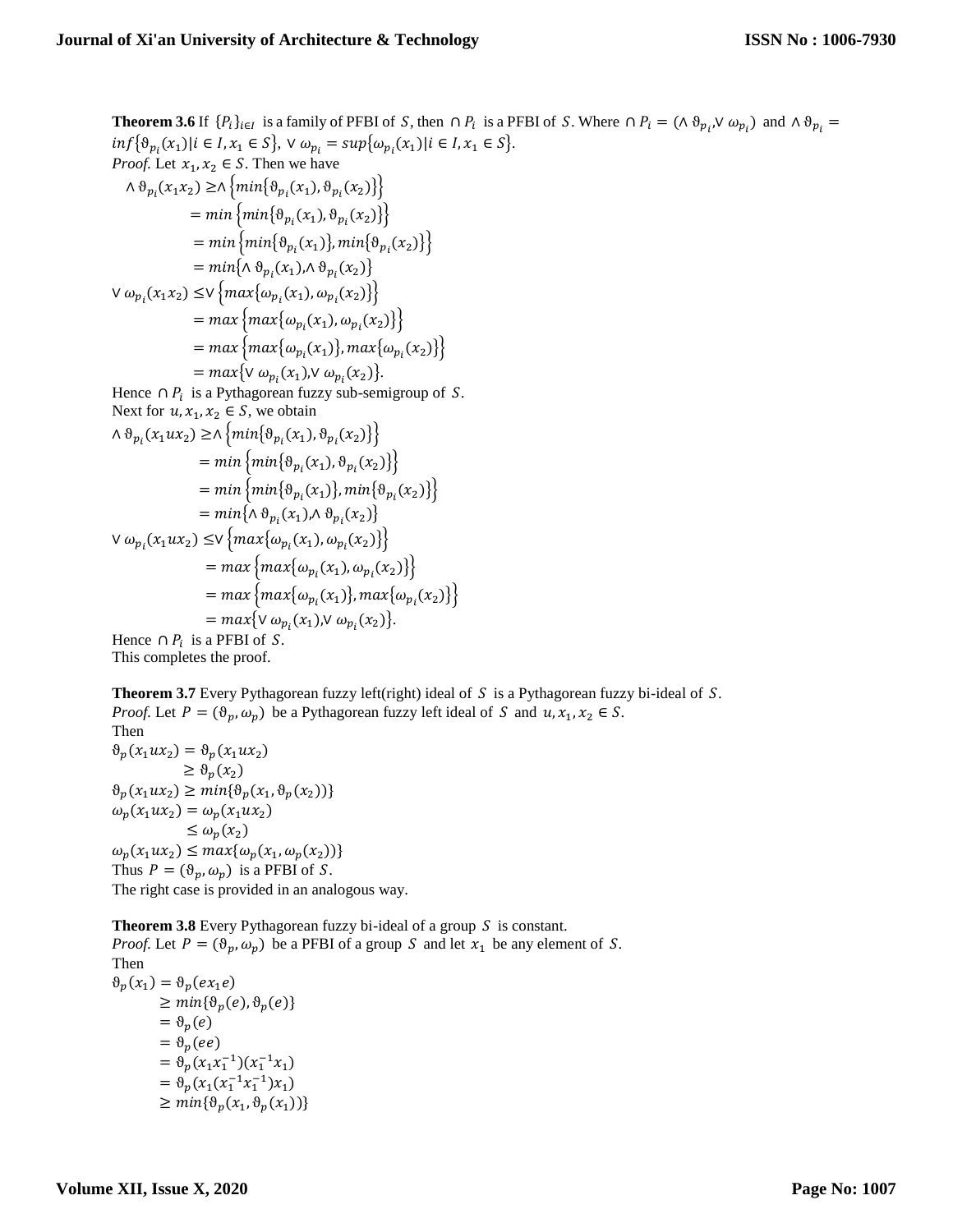$$
= \vartheta_p(x_1)
$$
  
and  

$$
\omega_p(x_1) = \omega_p(ex_1e)
$$
  

$$
\leq max{\omega_p(e), \omega_p(e)}
$$
  

$$
= \omega_p(e)
$$
  

$$
= \omega_p(x_1x_1^{-1})(x_1^{-1}x_1)
$$
  

$$
= \omega_p(x_1(x_1^{-1}x_1^{-1})x_1)
$$
  

$$
\leq max{\omega_p(x_1, \omega_p(x_1))}
$$
  

$$
= \omega_p(x_1).
$$

 $\sim$   $\sim$ 

Where *e* is the identity of S. It follows that  $\theta_p(x_1) = \theta_p(e)$  and  $\omega_p(x_1) = \omega_p(e)$  which means that  $P = (\theta_p, \omega_p)$ is constant.

**Theorem 3.9** If PFS  $P = (\vartheta_p, \omega_p)$  in S is a PFBI of S, then so is  $\Box P = (\vartheta_p, \overline{\vartheta}_p)$ .

*Proof.* It is sufficient to show that  $\vartheta_p$  satisfies the conditions in Definition 3.1 and 3.3. For any  $u, x_1, x_2 \in S$ , we have

$$
\begin{aligned} \overline{\vartheta}_p(x_1 x_2) &= 1 - \vartheta_p(x_1 x_2) \\ &\le 1 - \min\{\vartheta_p(x_1), \vartheta_p(x_2)\} \\ &= \max\{1 - \vartheta_p(x_1), 1 - \vartheta_p(x_2)\} \\ &= \max\{\overline{\vartheta}_p(x_1), \overline{\vartheta}_p(x_2)\} \end{aligned}
$$

and

 $\overline{\vartheta}_p(x_1ux_2) = 1 - \vartheta_p(x_1ux_2)$  $\leq 1 - min\{\theta_n(x_1), \theta_n(x_2)\}\$  $= max\{1 - \vartheta_n(x_1), 1 - \vartheta_n(x_2)\}\$  $= max{\overline{\vartheta}_p(x_1), \overline{\vartheta}_p(x_2)}.$ 

Therefore  $\Box P$  is a PFBI of S.

**Definition 3.10** A Pythagorean fuzzy sub-semigroup  $P = (\theta_p, \omega_p)$  of S is called a Pythagorean fuzzy (1,2) ideal of S. If

(i)  $\vartheta_p(x_1u(x_2x_3)) \geq min\{\vartheta_p(x_1), \vartheta_p(x_2), \vartheta_p(x_3)\}\$ (ii)  $\omega_p(x_1u(x_2x_3)) \leq max\{\omega_p(x_1), \omega_p(x_2), \omega_p(x_3)\}$   $u, x_1, x_2, x_3 \in S$ .

**Theorem 3.11** Every PFBI is a Pythagorean fuzzy (1,2) ideal of S. *Proof.* Let PFS  $P = (\vartheta_p, \omega_p)$  be a PFBI of S and let  $u, x_1, x_2, x_3 \in S$ .

Then  $\vartheta_p(x_1u(x_2x_3)) = \vartheta_p((x_1ux_2)x_3)$  $\geq min\{\theta_p(x_1ux_2), \theta_p(x_3)\}\$  $\geq min\{min\{\theta_p(x_1), \theta_p(x_2)\}, \theta_p(x_3)\}$  $= min\{\theta_n(x_1), \theta_n(x_2), \theta_n(x_3)\}\$ 

and

 $\omega_p(x_1u(x_2x_3)) = \omega_p((x_1ux_2)x_3)$  $\leq max\{\omega_p(x_1ux_2), \omega_p(x_3)\}\$  $\leq max\{max\{\omega_p(x_1), \omega_p(x_2)\}, \omega_p(x_3)\}\$  $= max{\omega_p(x_1), \omega_p(x_2), \omega_p(x_3)}.$ Hence  $P = (\theta_p, \omega_p)$  is a Pythagorean fuzzy (1,2) ideal of S.

To consider the converse of theorem next theorem, we need to strengthen the condition of a semigroup S.

**Theorem 3.12** If S is a regular semigroup, then every Pythagorean fuzzy  $(1,2)$  ideal of S is a PFBI of S. *Proof.* Assume that a semigroup S is regular and let  $P = (\theta_p, \omega_p)$  be a Pythagorean fuzzy (1,2) ideal of S.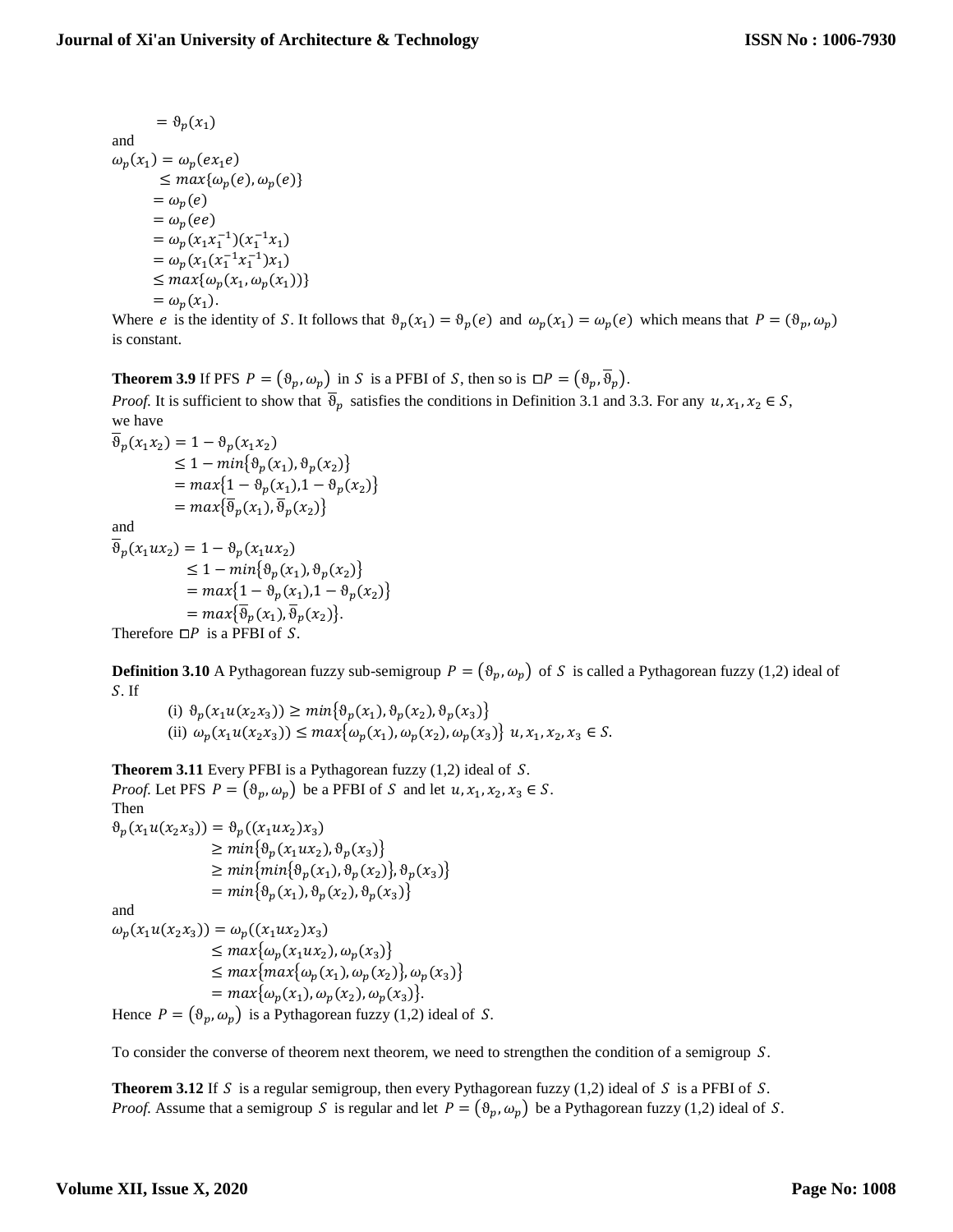Let  $u, x_1, x_2, x_3 \in S$ . Since S is regular, we have  $x_1u \in (x_1Sx_1)S \subseteq x_1Sx_1$ , which implies that  $x_1u = x_1Sx_1$  for some  $s \in S$ . Thus  $\vartheta_p(x_1ux_2) = \vartheta_p((x_1sx_1)x_2)$  $= \vartheta_p(x_1s(x_1x_2))$  $\geq min\{\theta_p(x_1), \theta_p(x_1), \theta_p(x_2)\}\$  $= min\{\vartheta_p(x_1), \vartheta_p(x_2)\}\$ and  $\omega_p(x_1ux_2) = \omega_p((x_1sx_1)x_2)$  $= \omega_p(x_1s(x_1x_2))$  $\leq max\{\omega_p(x_1), \omega_p(x_1), \omega_p(x_2)\}\$  $= max{\omega_p(x_1), \omega_p(x_2)}.$ 

Therefore  $P = (\vartheta_p, \omega_p)$  is a PFBI of S.

**Theorem 3.13** A PFS  $P = (\vartheta_p, \omega_p)$  is a PFBI of S if and only if the fuzzy sets  $\vartheta_p$  and  $\overline{\omega_p}$  are FBI of S. *Proof.* Let  $P = (\vartheta_p, \omega_p)$  be a PFBI of S. Then clearly  $\vartheta_p$  is a FBI of S. Let  $u, x_1, x_2 \in S$ .

Then  
\n
$$
\overline{\omega_p}(x_1x_2) = 1 - \omega_p(x_1x_2)
$$
\n
$$
\geq 1 - \max{\omega_p(x_1), \omega_p(x_2)}
$$
\n
$$
= \min\{(1 - \omega_p(x_1)), (1 - \omega_p(x_2))\}
$$
\n
$$
= \min\{\overline{\omega_p}(x_1), \overline{\omega_p}(x_2)\}
$$
\n
$$
\overline{\omega_p}(x_1ux_2) = 1 - \omega_p(x_1ux_2)
$$
\n
$$
\geq 1 - \max{\omega_p(x_1), \omega_p(x_2)}
$$
\n
$$
= \min\{(1 - \omega_p(x_1)), (1 - \omega_p(x_2))\}
$$
\n
$$
= \min\{\overline{\omega_p}(x_1), \overline{\omega_p}(x_2)\}.
$$
\nHence  $\overline{\omega_p}$  is a fuzzy bi-ideal of *S*.

Conversely, suppose that  $\vartheta_p$  and  $\overline{\omega_p}$  are FBI of S. Let  $u, x_1, x_2 \in S$ . Then

$$
1 - \omega_p(x_1 x_2) = \overline{\omega_p}(x_1 x_2)
$$
  
\n
$$
\geq min{\overline{\omega_p}(x_1), \overline{\omega_p}(x_2)}
$$
  
\n
$$
= min{(1 - \omega_p(x_1)), (1 - \omega_p(x_2))}
$$
  
\n
$$
= max{\omega_p(x_1), \omega_p(x_2)}
$$
  
\n
$$
1 - \omega_p(x_1 ux_2) = \overline{\omega_p}(x_1 ux_2)
$$
  
\n
$$
\geq min{\overline{\omega_p}(x_1), \overline{\omega_p}(x_2)}
$$
  
\n
$$
= 1 - max{\omega_p(x_1), \omega_p(x_2)}
$$
.

Which implies that  $\omega_p(x_1x_2) \leq max\{\omega_p(x_1), \omega_p(x_2)\}\$ and  $\omega_p(x_1ux_2) \leq max\{\omega_p(x_1), \omega_p(x_2)\}\$ This completes the proof.

**Definition 3.14** A PFS  $P = (\vartheta_p, \omega_p)$  in S is called a Pythagorean fuzzy interior ideal (PFII) of S if it satisfies (i)  $\vartheta_p(x_1ux_2) \ge \vartheta_p(u)$ (ii)  $\omega_p(x_1ux_2) \leq \omega_p(u)$   $u, x_1, x_2 \in S$ .

**Example 3.15** Define a Pythagorean fuzzy set  $P = (\theta, \omega)$  in S as follows.

|                | $\vartheta(x_1)$ | $\omega(x_1)$ |
|----------------|------------------|---------------|
|                | 0.4              | 0.3           |
|                | 0.2              | 0.4           |
| $\overline{a}$ | 0.1              | 0.3           |
|                | 0.2              | 0.6           |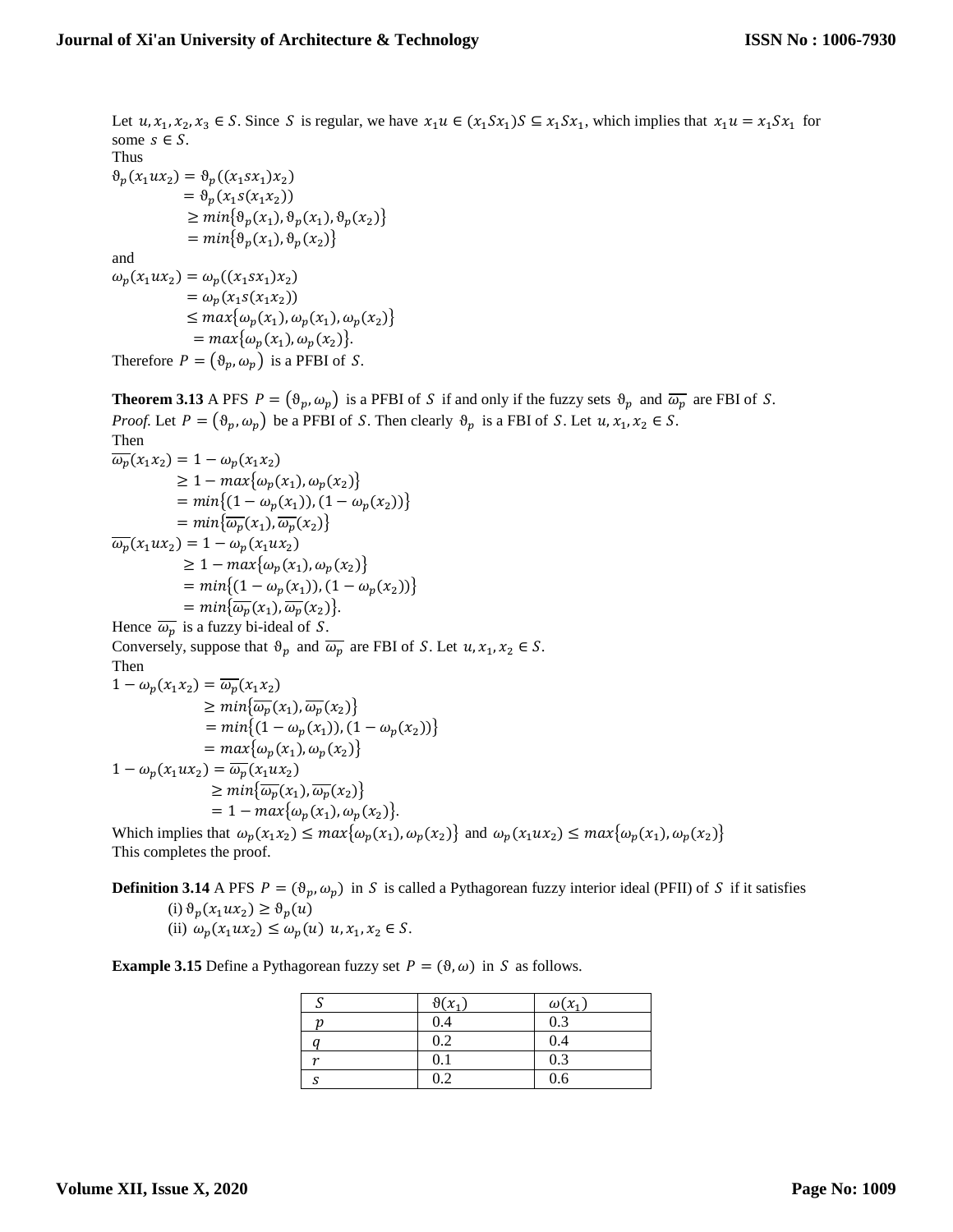Thus  $P = (\theta, \omega)$  is a Pythagorean fuzzy interior ideal of S.

**Theorem 3.16** If  $\{P_i\}_{i \in I}$  is a family of PFII of S, then  $\cap P_i$  is a PFII of S. Where  $\cap P_i = (\wedge \vartheta_{p_i}, \vee \omega_{p_i})$  and

 $\wedge \vartheta_{p_i}(x_1) = \inf \{ \vartheta_{p_i}(x_1) | i \in I, x_1 \in S \},\$  $V \omega_{p_i}(x_1) = \sup{\omega_{p_i}(x_1)} | i \in I, x_1 \in S$ . *Proof.* Let  $u, x_1, x_2 \in S$ . Then  $\wedge \vartheta_{p_i}(x_1x_2) \geq min \{ min \{\vartheta_{p_i}(x_1), \vartheta_{p_i}(x_2)\}\}\$  $= (\wedge \vartheta_{p_i}(x_1)) \wedge (\wedge \vartheta_{p_i}(x_2))$ 

and

∨  $ω_{p_i}(x_1x_2)$  ≤ max { $max{ω_{p_i}(x_1), ω_{p_i}(x_2)}$ }  $= (\vee \omega_{p_i}(x_1)) \vee (\vee \omega_{p_i}(x_2))$  $\wedge \vartheta_{p_i}(x_1ux_2) \geq \wedge \vartheta_{p_i}(u)$ and  $\vee \omega_{p_i}(x_1ux_2) \leq \vee \omega_{p_i}(u).$ Hence  $\cap P_i$  is a PFII of S.

**Theorem 3.17** If PFS  $P = (\vartheta_p, \omega_p)$  in S is a PFII of S, then so is  $\Box P = (\vartheta_p, \overline{\vartheta}_p)$ ,  $\overline{\vartheta}_p = 1 - \vartheta_p$ .

*Proof.* It is sufficient to show that  $\vartheta_p$  satisfies condition of Definition 3.12. For any  $u, x_1, x_2 \in S$ . We have  $\overline{\vartheta}_{n}(x_{1}x_{2}) = 1 - \vartheta_{n}(x_{1}x_{2})$ 

$$
\leq 1 - (\vartheta_p(x_1) \wedge \vartheta_p(x_2))
$$
  
\n
$$
\leq 1 - (\vartheta_p(x_1) \wedge \vartheta_p(x_2))
$$
  
\n
$$
= (1 - \vartheta_p(x_1)) \vee (1 - \vartheta_p(x_2))
$$
  
\nand  
\n
$$
\overline{\vartheta}_p(x_1) \vee \overline{\vartheta}_p(x_2)
$$
  
\nand  
\n
$$
\overline{\vartheta}_p(x_1ux_2) = 1 - \vartheta_p(x_1ux_2)
$$
  
\n
$$
\leq 1 - \vartheta_p(u)
$$
  
\n
$$
= \overline{\vartheta}_p(u)
$$
  
\nTherefore *P* is a PFI of *S*.

**Definition 3.18** Let  $P = (\vartheta_p, \omega_p)$  be a PFS of S and let  $\alpha \in [0,1]$  then the sets.  $\vartheta_{p,\alpha} = \{x_1 \in S : \vartheta_p(x_1)\alpha\}$  and  $\omega_{p,\alpha} = \{x_1 \in S : \omega_p(x_1)\alpha\}$  are called a  $\vartheta$ -level  $\alpha$ -cut and  $\omega$ -level  $\alpha$ -cut of K respectively.

**Theorem 3.19** If PFS  $P = (\vartheta_p, \omega_p)$  in S is a PFII of S, then the  $\vartheta$ -level  $\alpha$ -cut  $\vartheta_{p,\alpha}$  and  $\omega$ -level  $\alpha$ -cut  $\omega_{p,\alpha}$  of P are interior ideal of S, for every  $\alpha \in Im(\vartheta_p) \cap Im(\omega_p) \subseteq [0,1]$ . *Proof.* Let  $\alpha \in Im(\vartheta_p) \cap Im(\omega_p) \subseteq [0,1]$  and let  $x_1, x_2 \in \vartheta_{p,\alpha}$  then  $\vartheta_p(x_1) \ge \alpha$  and  $\vartheta_p(x_2) \ge \alpha$ . It follows from that  $\vartheta_p(x_1x_2) \ge \vartheta_p(x_1) \wedge \vartheta_p(x_2) \ge \alpha$ . So that  $x_1, x_2 \in \vartheta_{p,\alpha}$ . If  $x_1, x_2 \in \omega_{p,\alpha}$ , then  $\omega_p(x_1) \leq \alpha$  and  $\omega_p(x_2) \leq \alpha$  and so  $\omega_p(x_1x_2) \leq \omega_p(x_1) \vee \omega_p(x_2) \leq \alpha$ , that is  $x_1, x_2 \in \omega_{p,\alpha}$ . Hence  $\vartheta_{p,\alpha}$  and  $\omega_{p,\alpha}$  are sub-semigroup of S. Now let  $x_1x_2 \in S$  and  $u \in \vartheta_{p,\alpha}$ . Then  $\vartheta_p(x_1ux_2) \ge \vartheta_p(u) \ge \alpha$  and so  $x_1ux_2 \in \vartheta_{p,\alpha}$ . If  $u \in \omega_{p,\alpha}$ . Then  $\omega_p(x_1ux_2) \leq \omega_p(u) \leq \alpha$  thus  $x_1ux_2 \in \omega_{p,\alpha}$ . Therefore  $\vartheta_{p,\alpha}$  and  $\omega_{p,\alpha}$  are interior ideal of S.

**Theorem 3.20** A PFS  $P = (\vartheta_p, \omega_p)$  is a PFII of S if and only if the fuzzy set  $\vartheta_p, \overline{\omega}_p$  are fuzzy interior ideal (FII) of S.

*Proof.* Let  $P = (\vartheta_p, \omega_p)$  be a PFII of S. Then clearly  $\vartheta_p$  is a FII of S. Let  $u, x_1, x_2 \in S$ . Then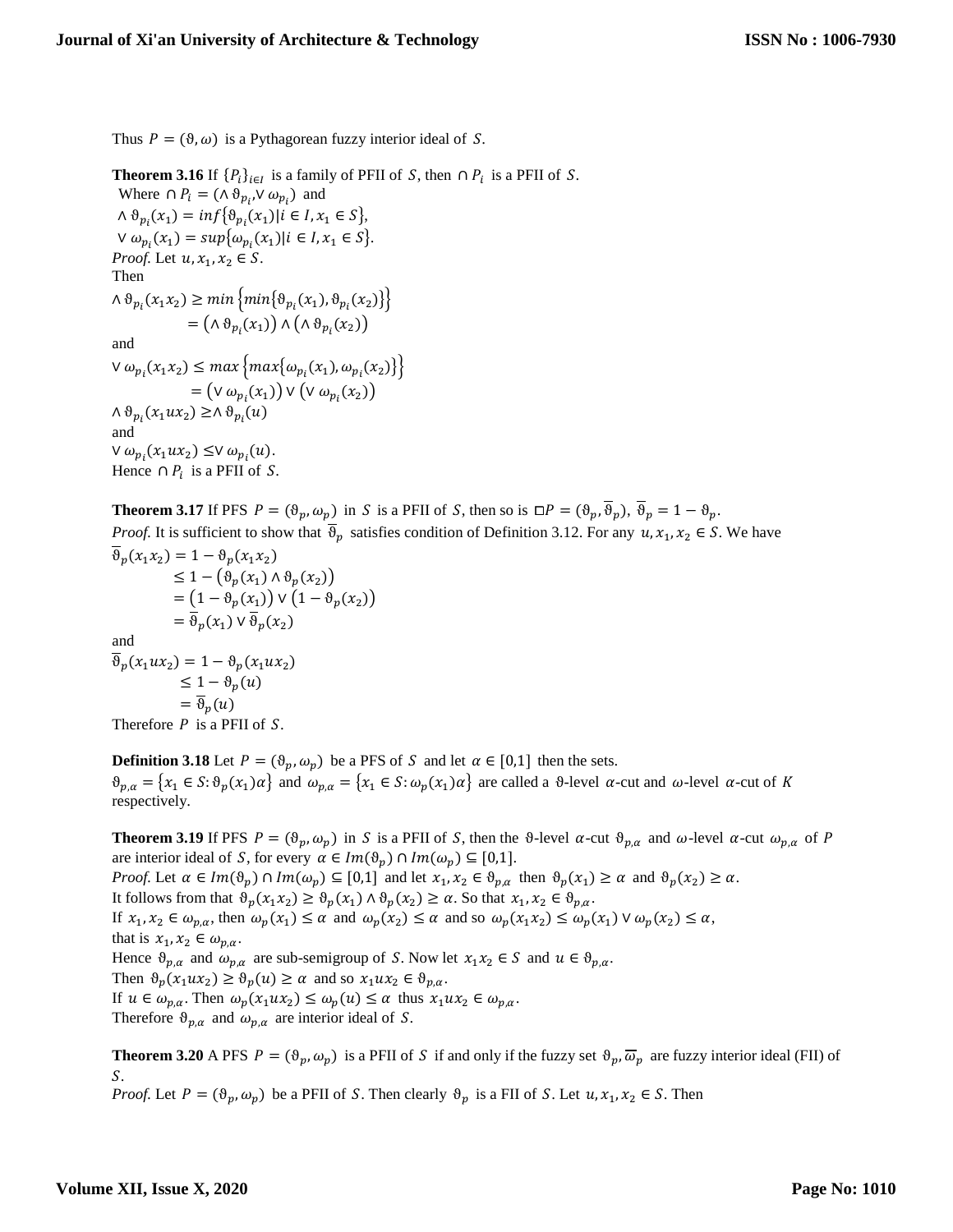$\overline{\omega_p}(x_1x_2) = 1 - \omega_p(x_1x_2)$  $\geq 1 - (\omega_n(x_1)) \vee \omega_n(x_2)$  $= (1 - \omega_p(x_1)) \wedge (1 - \omega_p(x_2))$  $=\overline{\omega_k}(x_1) \wedge \overline{\omega_p}(x_2)$  $\overline{\omega_p}(x_1ux_2) = 1 - \omega_p(x_1ux_2)$  $\geq 1 - (\omega_p(u))$  $=\overline{\omega_{p}(u)}$  $\overline{\omega_k}$  is a FII of S. Conversely. Suppose that  $\vartheta_p$  and  $\overline{\omega_p}$  are FII of S. Let  $u, x_1, x_2 \in S$ .  $1 - \omega_p(x_1x_2) = \overline{\omega_p}(x_1x_2)$  $\geq \overline{\omega_p}(x_1) \wedge \overline{\omega_p}(x_2)$  $= (1 - \omega_p(x_1)) \wedge (1 - \omega_p(x_2))$  $= 1 - \omega_p(x_1) \vee \omega_p(x_2)$  $= 1 - \omega_p(x_1ux_2) = \overline{\omega_p}(x_1ux_2)$  $\geq \overline{\omega_p}(u) = 1 - \omega_p(u)$ which implies  $\omega_p(x_1x_2) \leq \omega_p(x_1) \vee \omega_p(x_2)$ and  $\omega_p(x_1ux_2) \leq \omega_p(u)$ This completes the proof.

## **4. HOMOMORPHISM OF PYTHAGOREAN FUZZY IDEALS IN SEMIGROUPS**

Let f be a mapping from a set A to a set B. IF  $P_1 = (\theta_{p_1}, \omega_{p_1})$  and  $P_2 = (\theta_{p_2}, \omega_{p_2})$  are PFSs in A and B respectively then the preimage of B under f, denoted by  $f^{-1}(p_2)$  is a PFS in  $p_1$  defined by  $f^{-1}(p_2)$  =  $(f^{-1}(\vartheta_{p_2}), f^{-1}(\vartheta_{p_2}))$ .

**Theorem 4.1** Let  $f: S \to T$  be a homomorphism of semigroups. If  $P_2 = (\theta_{p_2}, \omega_{p_2})$  is a PFBI of T. Then the preimage  $f^{-1}(p_2) = (f^{-1}(\vartheta_{p_2}), f^{-1}(\vartheta_{p_2}))$  of  $P_2$  under f is a PFBI of S. *Proof.*

$$
f^{-1}(\vartheta_{p_2})(x_1x_2) = \vartheta_{p_2}(f(x_1x_2))
$$
  
\n
$$
= \vartheta_{p_2}(f(x_1), f(x_2))
$$
  
\n
$$
\geq min{\vartheta_{p_2}(f(x_1)), \vartheta_{p_2}(f(x_2))}
$$
  
\nand  
\n
$$
f^{-1}(\omega_{p_2})(x_1x_2) = \omega_{p_2}(f(x_1x_2))
$$
  
\n
$$
= \omega_{p_2}(f(x_1), f(x_2))
$$
  
\n
$$
= \omega_{p_2}(f(x_1), f(x_2))
$$
  
\n
$$
\leq max{\omega_{p_2}(f(x_1), \omega_{p_2}(f(x_2))}
$$
  
\n
$$
= max{f^{-1}(\omega_{p_2}(x_1)), f^{-1}(\omega_{p_2}(x_2))}
$$
.  
\nHence  $f^{-1}(p_2) = (f^{-1}(\vartheta_{p_2}), f^{-1}(\omega_{p_2}))$  is a Pythagorean fuzzy sub-semigroup of *S* for any *u*, *x*<sub>1</sub>, *x*<sub>2</sub>  $\in S$ .  
\n
$$
f^{-1}(\vartheta_{p_2})(x_1ux_2) = \vartheta_{p_2}(f(x_1ux_2))
$$
  
\n
$$
= \vartheta_{p_2}(f(x_1), f(u)), f(x_2)
$$
  
\n
$$
\geq min{\vartheta_{p_2}(f(x_1)), \vartheta_{p_2}(f(x_2))}
$$
  
\n
$$
= min{f^{-1}(\vartheta_{p_2}(x_1)), f^{-1}(\vartheta_{p_2}(x_2))}
$$
  
\nand  
\n
$$
f^{-1}(\omega_{p_2})(x_1ux_2) = \omega_{p_2}(f(x_1ux_2))
$$
  
\n
$$
= \omega_{p_2}(f(x_1), f(u)), f(x_2)
$$
  
\n
$$
= \omega_{p_2}(f(x_1), f(u)), f(x_2)
$$
  
\n
$$
\leq max{\omega_{p_2}(f(x_1)), \omega_{p_2}(f(x_2))}
$$
  
\n
$$
= max{f^{-1}(\omega_{p_2}(x_1)), f^{-1
$$